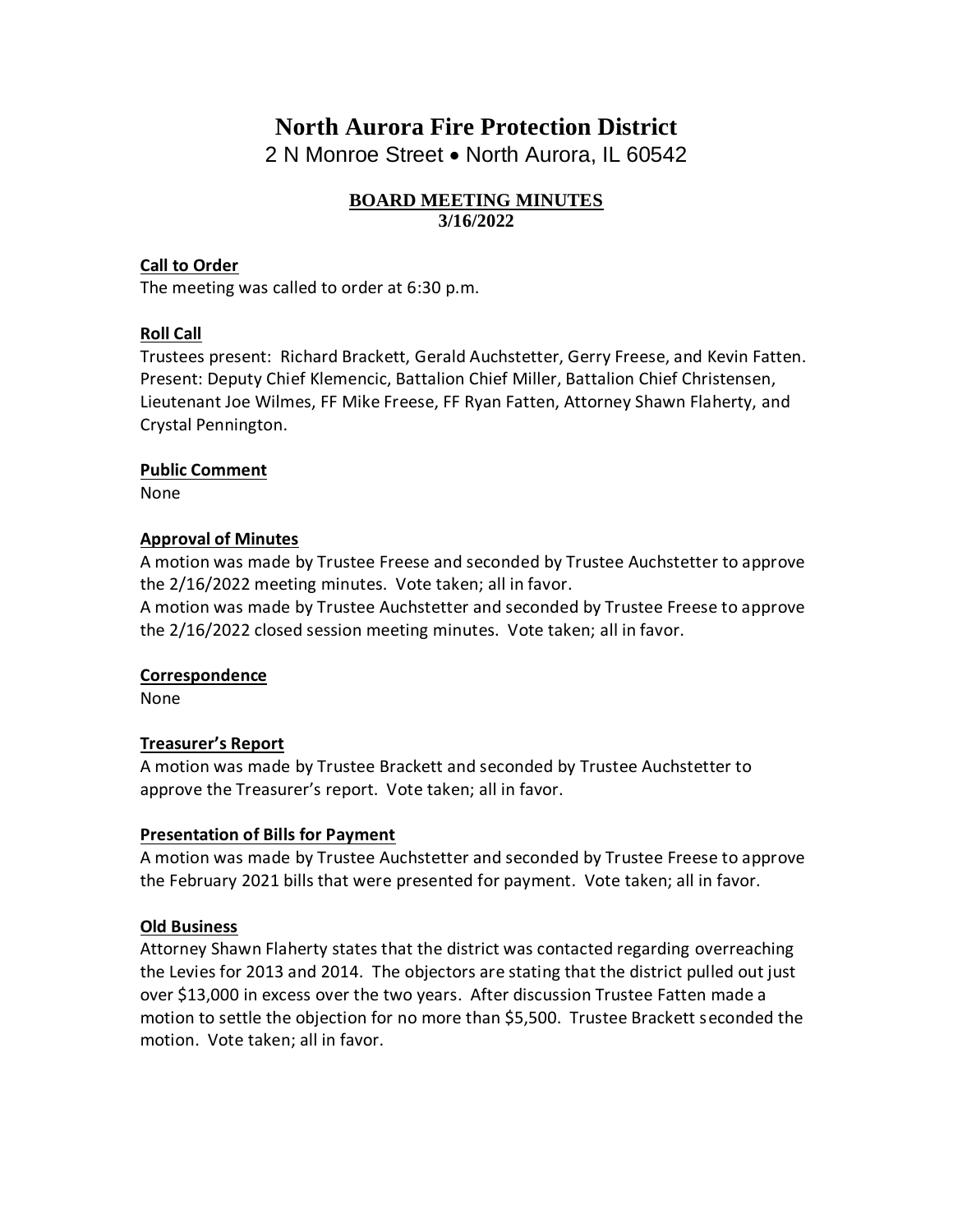#### **New Business**

A motion was made by Trustee Freese and seconded by Trustee Auchstetter to adopt the 2022-01 Referendum Ordinance. Vote taken; all in favor.

# **Report of Deputy Chief**

- 1. Run Report
	- a) February 2022 179 Calls
	- b) February 2021 173 Calls
	- c) As of March 3, 2022-435, 2021-400
- 2. Anniversaries

Lisa Kish 26 Years

## **Attorney's Report**

Attorney Shawn Flaherty updated the Board of Trustees on legislation that has passed the house and moved to the senate awaiting to be passed there.

## **Committee Reports**

Fire station Replacement Committee

Deputy Chief Klemencic has been in touch with Steve Bosco of the Village of North Aurora. He suggested a property that Deputy Chief sent to the architects to review.

#### **Trustees' Comments**

None

#### **Closed Session**

A motion was made by Trustee Freese and seconded by Trustee Brackett to go into closed session at 7:09 pm.

A motion was made by Trustee Auchstetter and seconded by Brackett to go back into open session at 7:27 pm.

## **Actions out of Closed Session**

None

# **Consideration of other matters as may lawfully come before the Board.**

None